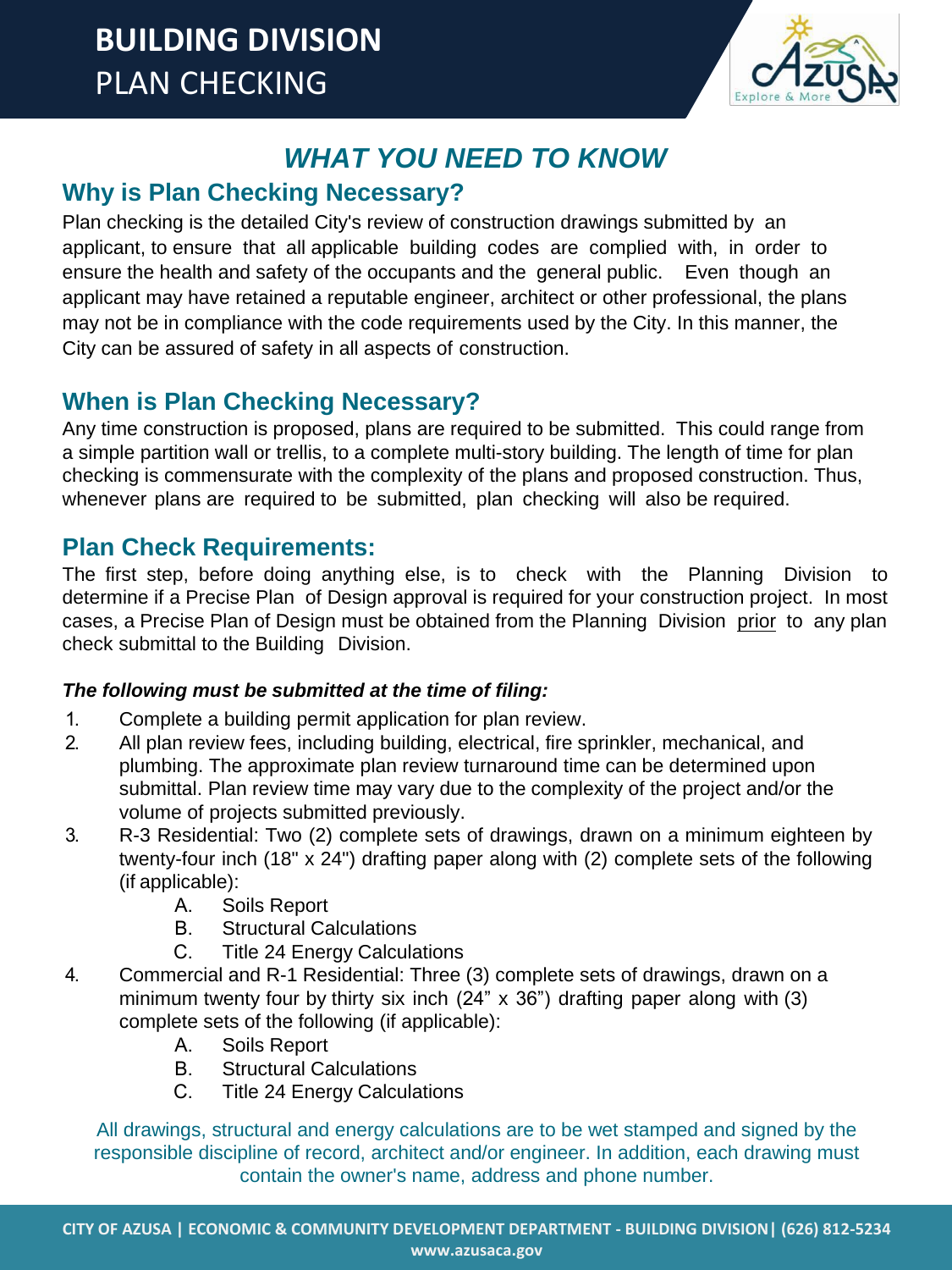# **BUILDING DIVISION** PLAN CHECKING



## **What Kinds of Plans Must Be Submitted?**

The nature and detail of plans necessary for submittal depend on the complexity and type of construction proposed. For example, a repair of structural roof members probably would not require electrical plans, unless changes to the electrical system is contemplated. For complete building construction projects, the following is typically required. Please check with the Building Division regarding the needs of your particular project.

#### 1. **Site Plan**

- 2. **Grading Plan**, including soils and compaction reports. For specific details, please consult the Engineering Division.
- 3. **Architectural Plans**, including floor plans, roof plan, and exterior elevation
- 4. **Structural Plans**, including:
	- A. Foundation Plan
	- B. Floor Framing Plan
	- C. Roof Framing Plan
	- D. Truss Information
	- E. Cross Sections
	- F. Structural Framing Details
- 5. **Electrical Plans**
- 6. **Fire Sprinkler Plans**
- 7. **HVAC** (Heating and Air Conditioning) **Plans**
- 8. **Plumbing Plans**

## **Information To Be Included On Plans**

1. **Site Plan:**

Legal Description (information can be obtained from a tax bill or deed), Lot Dimensions, Building Footprint with all projections and dimensions to property lines, North Arrow, Location of utilities to curb, Easements, Parking areas, including Accessible Parking Stalls, walkways and Accesible Path of Travel.

2. **Grading, Erosion Control, and Drainage Plans:** For specific details, consult the Engineering Division.

## 3. **Architectural and Structural Plans\*:**

Foundation and Structural Plans Architectural Floor Plans Exterior/Interior Elevations Structural Materials Specifications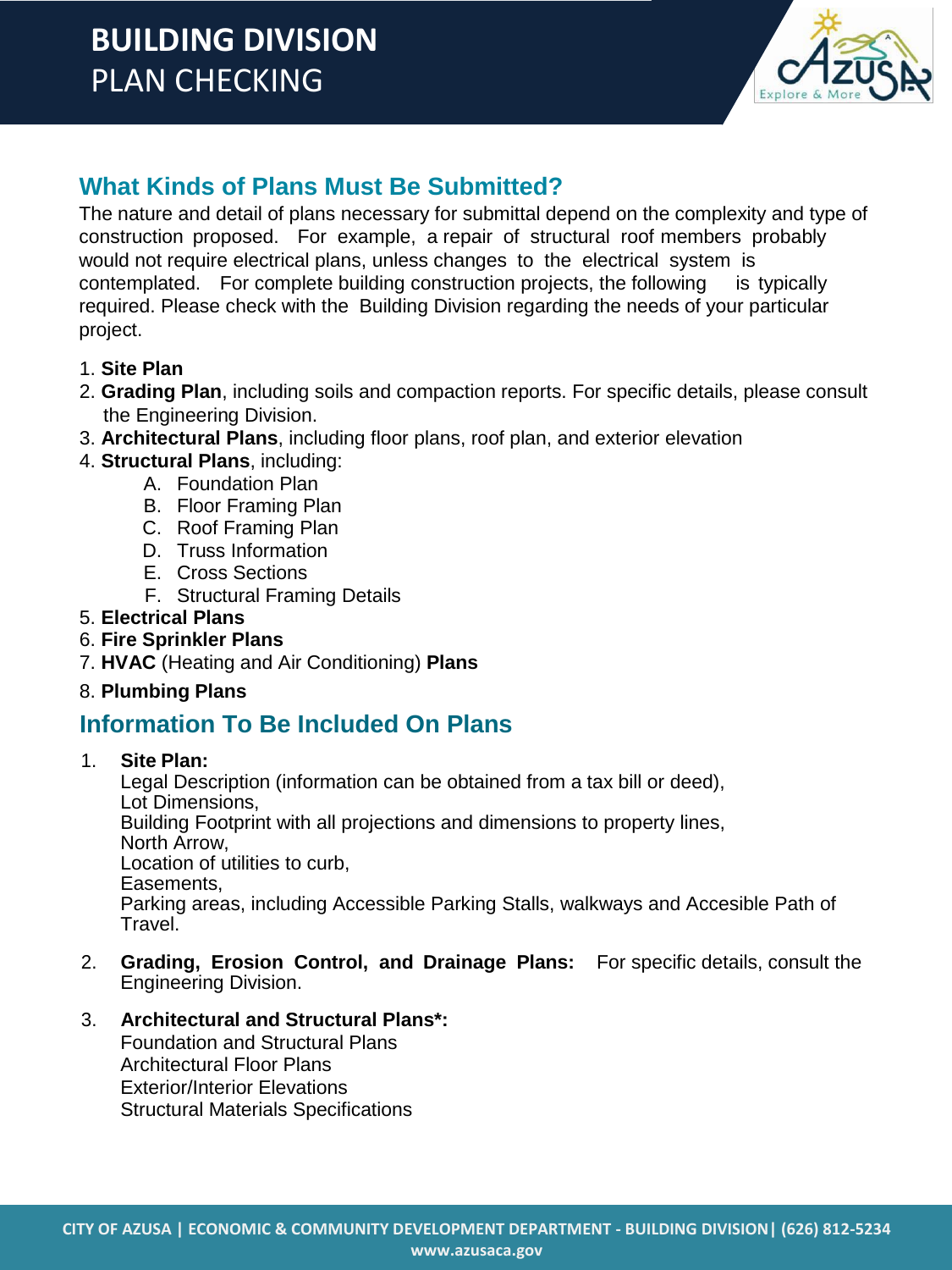# **BUILDING DIVISION** PLAN CHECKING



#### 3. Continued:

Structural and Architectural Details, such as:

- A. Window: Head, Jamb and Sill
- B. Exterior Doors: Head, Jamb and Sill
- C. Flashing: Vertical Junctures of Materials
- D. Fireplaces-Masonry and Prefabricated
- E. Footings, Piers and Grade Beams
- F. Posts and Girder Intersections
- G. Roof: Eaves, Overhangs, Rakes and Gables
- H. Cabinet Elevations
- I. Floor Changes-Wood or Concrete
- J. Handrail(s) and Guardrail(s) with Support
- K. Roof Mounted Equipment
- L. Structural Wall Sections with Details at Foundation, Floor and Roof Levels.
- 4. Landscape and Irrigation Plans-For specific details, consult with the Parks Department (626) 812-5259

\* *As applicable, fully detailed electrical, fire sprinkler, mechanical and plumbing plans are required. Partial plan submittals are not accepted. NO EXCEPTIONS!*

*Note: No permit of any kind will be issued until each Division and/or Department has granted written approval.* 

## **What Codes Are In Use In Azusa?**

The most current of the following Building Codes must be used in preparing plans and specifications:

- A. CBC California Building Code
- B. CRC California California Residential Code
- C. CMC California Mechanical Code
- D. CPC California Plumbing Code
- E. CEC California Electrical Code
- F. California Energy Code, Title 24
- G. California Green Building Code
- H. Los Angeles County Fire Code

## **Agency Requirements**

When undertaking new construction, there are a number of governmental agencies who require either the payment of fees, or require approvals of some kind. For your information, these are presented as follows:

#### **Azusa Building Division: Building Permits**

Required for all new commercial and residential buildings.